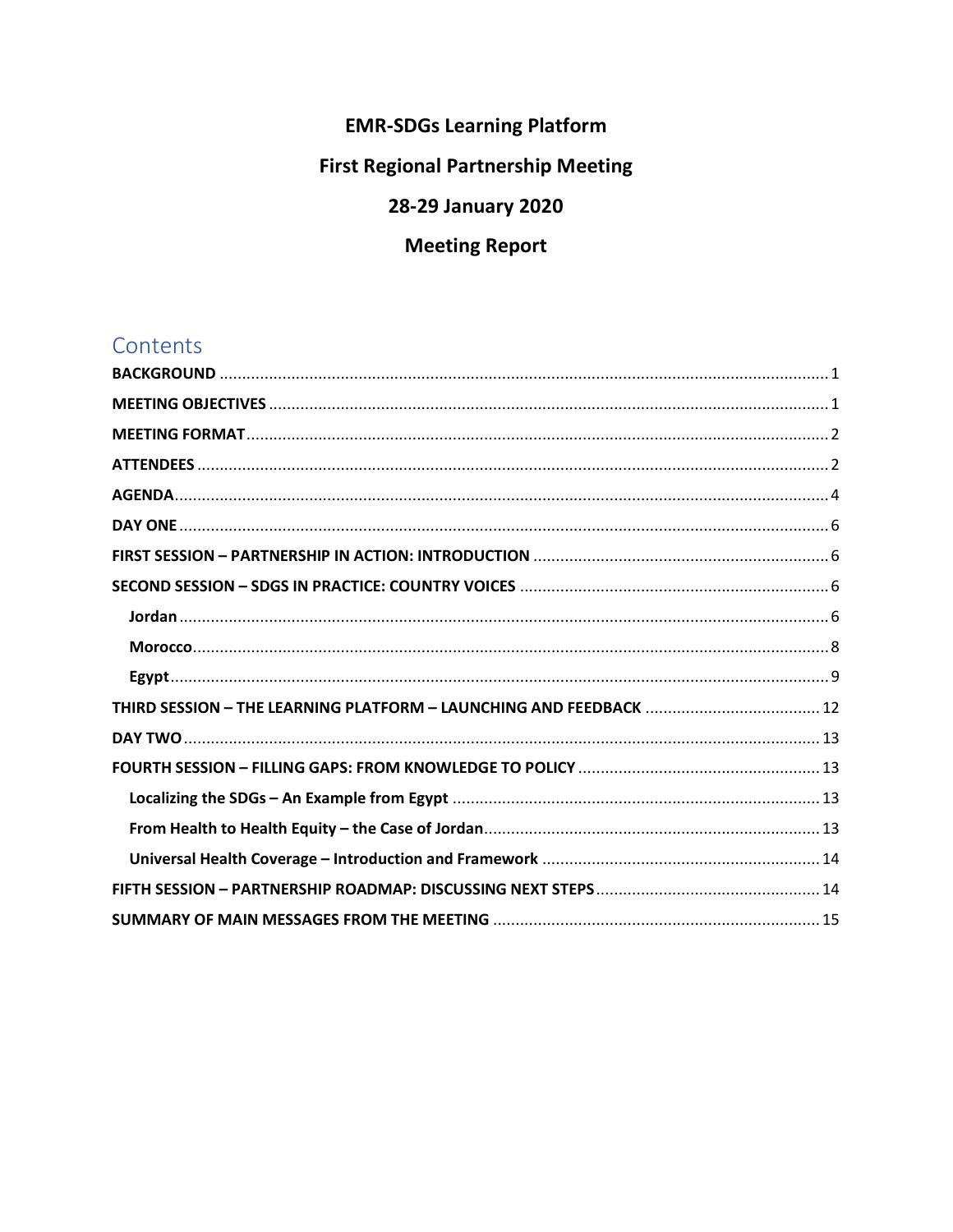## <span id="page-1-0"></span>**BACKGROUND**

Partnership is an essential part of the processes underlying the 2030 sustainable development agenda, the current catalyst of all global development efforts. The EMR-SDGs Learning Platform is a pioneer regional network that focuses on health-related sustainable development goals (SDGs). The platform is a collaboration between the Alliance for Health Policy and System Research, WHO Regional Office for the Eastern Mediterranean (EMRO), and the Social Research Center of the American University in Cairo (AUC/SRC). Working as an offline network as well as an online virtual space, the platform aims at facilitating the implementation of the SDGs agenda related to health, through knowledge dissemination and sharing experience and lessons learnt across the region.

Three champion institutions, from three pilot countries, have welcomed the initiative and joined as first-tier partners in developing the EMR-SDGs Learning Platform: Egypt's Ministry of Planning and Development, Jordan's High Health Council, and Morocco's National Observatory for Human Development. Other institutions have also expressed interest in joining the network, including the Directorate for Sustainable Development and International Cooperation of the League of Arab States, Egypt's Central Agency for Public Mobilisation and Statistics and the ministries of health in Jordan and Morocco. Representatives from the these institutions as well as independent experts were hosted by the Social Research Center (SRC) in the American University in Cairo for a two-day meeting in order to commence their effective networking through discussing the strategic direction of the platform, reviewing its virtual site and laying the ground for the activities to be held throughout 2020.

## <span id="page-1-1"></span>**MEETING OBJECTIVES**

The goal of the meeting was to set the ground for the extensive developmental work of the platform, to be carried out during 2020. The vision is to build an effective partnership that could be further extended to cover a wide regional network of all stakeholders. To this end, the first partnership meeting was envisioned to contribute through building bridges and providing an efficient space for:

- 1. Introducing the virtual platform and reviewing its content.
- 2. Discussing how the champion institutions, individual experts, and other stakeholders from the three countries and the region at large can actively contribute to the platform as well as effectively benefit from it.
- 3. Presenting preliminary versions of selected knowledge pieces to be later completed and disseminated as tangible outputs of the platform.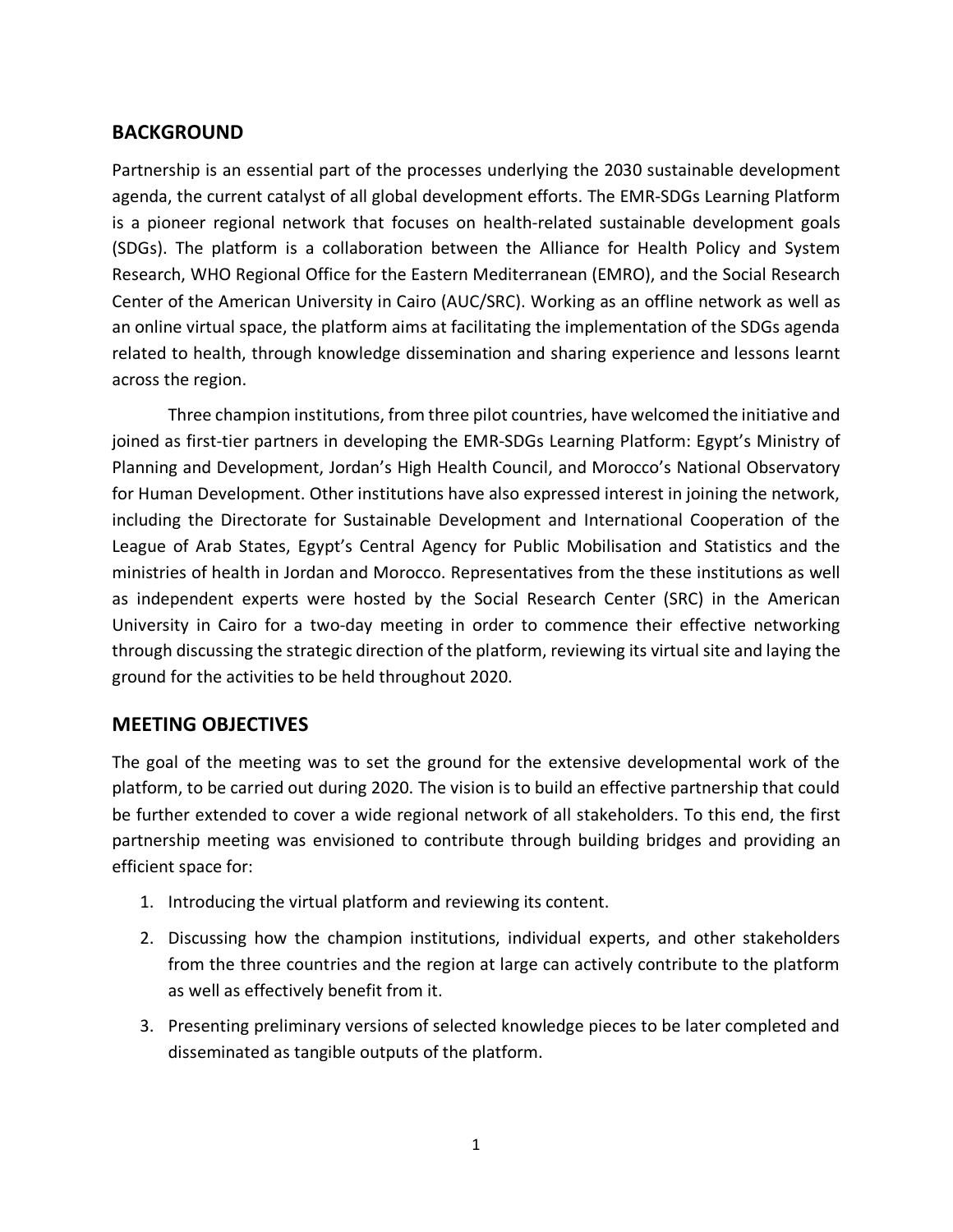### <span id="page-2-0"></span>**MEETING FORMAT**

The meeting included three sets of presentations:

- 1. Presentations from partner institutions. These covered the status of the health-related SDGs implementation in their respective counties, highlighting opportunities and challenges.
- 2. Presentations from three experts. These constituted preliminary versions of analytical pieces or policy briefs relevant to the health-related SDGs in the region, with a focus on innovative tools and frameworks.
- 3. A presentation from the EMR-SDGs learning platform implementing team, which focused on the structure and content of the virtual platform.

Each presentation was followed by extended discussion by the meeting attendees.

### <span id="page-2-1"></span>**ATTENDEES**

Country Delegates

Egypt

Howaida Barakat – Director, Sustainable Development Unit, Ministry of Planning and Development

Ismail Youssef – Director, Human Development Sector, Ministry of Planning and Development

Ibtsam Elgaafrawy – Professor, National Center for Criminology and Social Research

Nevine Awad – Director, Sustainable Development Indicator Unity, Central Agency for Public Mobilization and Statistics

Jordan

Mohamed Tarawneh – Secretary General, High Health Council

Muien Abu Shaer – Acting Director, Technical Affairs and Studies, High Health Council

Nimeh Barawi – Director, Planning Department, Directorate of Institutional Development and Quality Control, Ministry of Health

Anas Almohtaseb – Health Economist, High Health Council

Morocco

Nihou Abdelaziz – Director, Evaluation Department, National Observatory for Human Development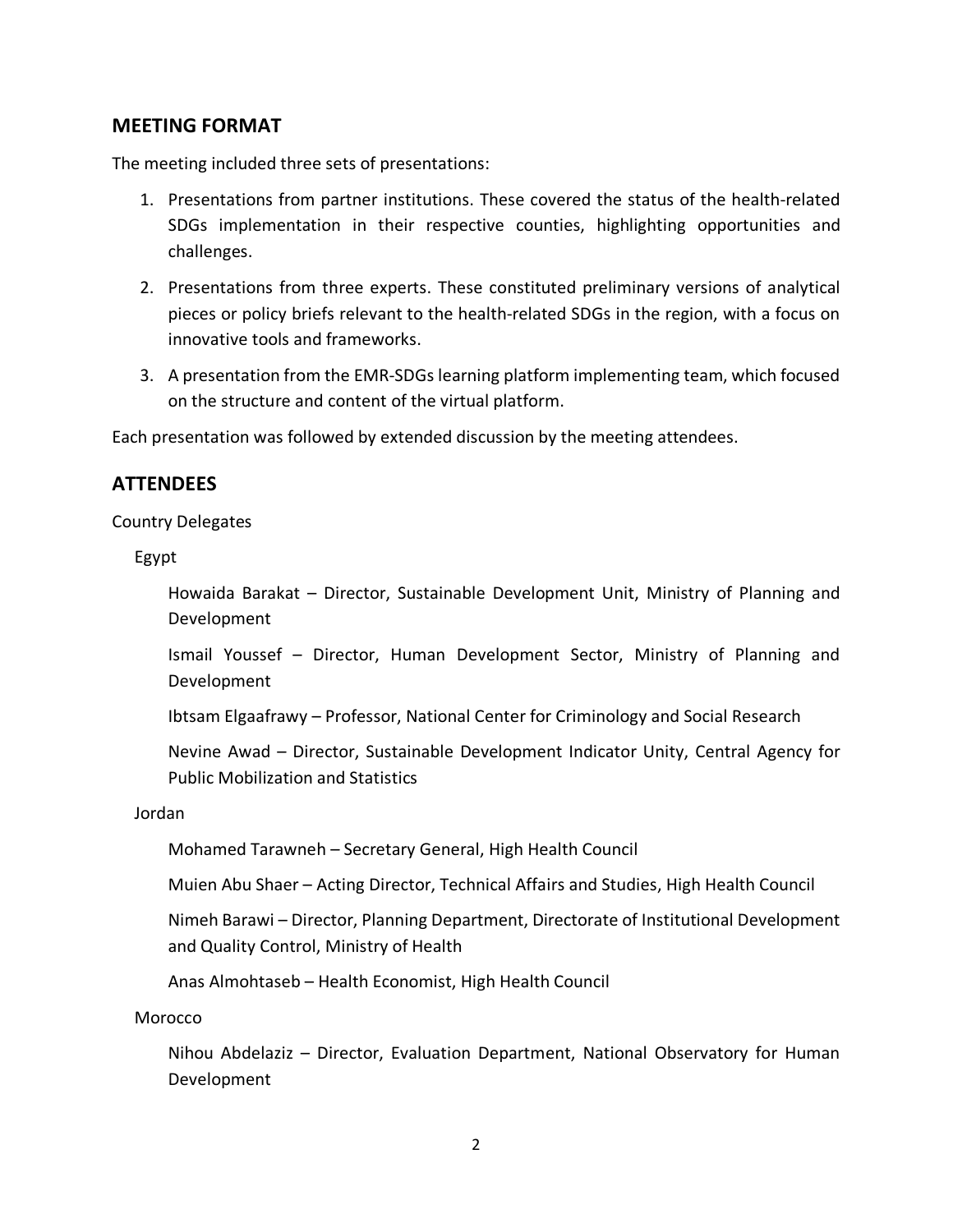Hayate Koubri – Expert of Public Health and SDH, Ministry of Health

Mohamed Najib Guedira – Expert in Sustainable Development

#### League of Arab States Representative

Amal Khaled – Sustainability Researcher, Directorate for Sustainable Development and International Cooperation, League of Arab States

#### Experts and Researchers

Magued Osman – CEO, The Egyptian Center for Public Opinion Research (Baseera)

Zeinab Khadr – Professor, Cairo University

Sherine Shawky – Senior Research Scientist, Social Research Center, American University in Cairo

Wafaa Ahmed Mataria – PhD Student, Global Public Health, American University in Cairo

#### EMR-SDGs Team (SRC/AUC)

Hoda Rashad – Director, SRC (PI)

Ramadan Hamed – Senior Research Scientist (Co-PI)

Laila El-Zeini – Senior Research Scientist (Co-PI)

Amr Abdellatif – Research and Training Officer

Eman Mostafa – Grant Technical Associate

Noha Gaafar Maghraby – Researcher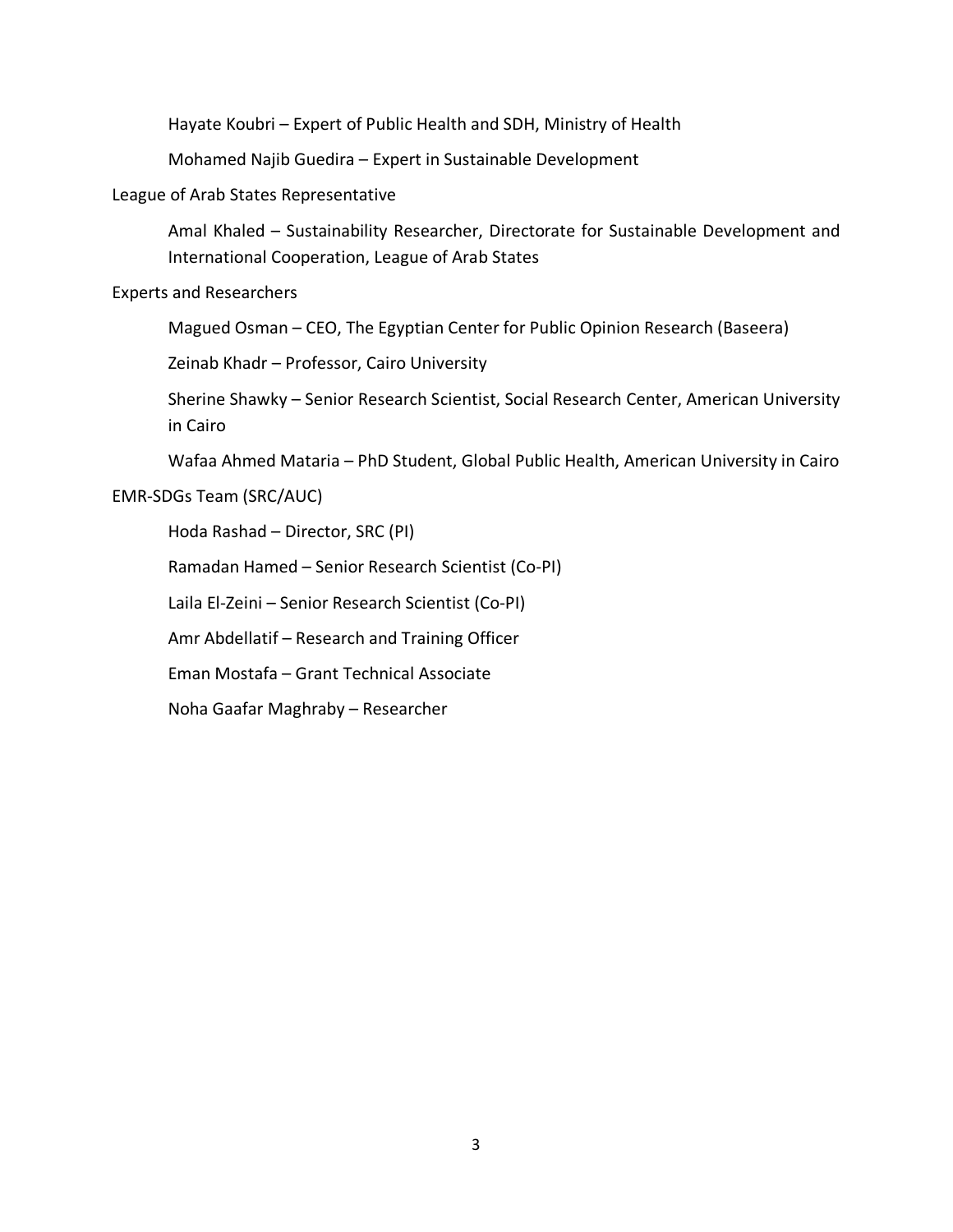## <span id="page-4-0"></span>**AGENDA**

**AGENDA**

# **EMR-SDG Learning Platform**

# **First Partnership Meeting**

**28-29 January, 2020**

**Social Research Center American University in Cairo New Cairo Campus Research Building, Ground Floor**

**Day 1 – Tuesday 28 January, 2020**

| $9:30 - 10:00$  | <b>Coffee</b>                                                                                                                                                                                                                                     |
|-----------------|---------------------------------------------------------------------------------------------------------------------------------------------------------------------------------------------------------------------------------------------------|
| $10:00 - 10:30$ | <b>Partnership in Action: Introduction</b><br>Hoda Rashad & Wasiq Khan                                                                                                                                                                            |
| $10:30 - 13:00$ | <b>SDGs in Practice: Country Voices</b><br><b>Jordan:</b> Moein Fouad, Anas Ali, Nema Selim<br>Morocco: Hayat Koubri, Najib Guedira, Nihou<br>Abdel-Aziz<br><b>Egypt:</b> Howaida Barakat, Ibtissam El-Gaafarawy,<br>Ismail Youssef<br>Discussion |
| $13:00 - 14:00$ | Lunch                                                                                                                                                                                                                                             |
| $14:00 - 16:00$ | The Learning Platform: Launching and<br><b>Feedback</b><br>SRC team<br>Feedback                                                                                                                                                                   |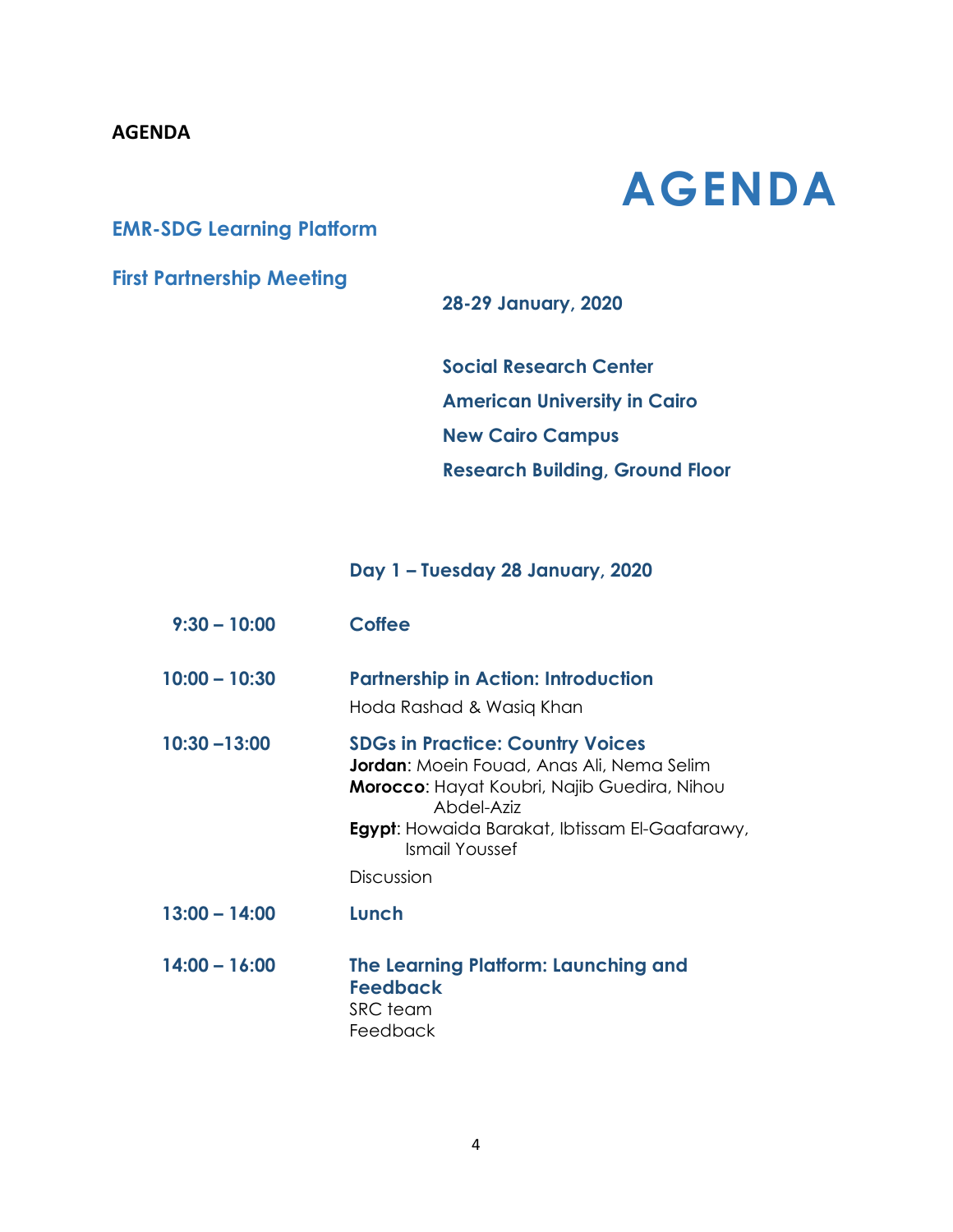# **Day 2 – Wednesday 29 January, 2020**

| $9:30 - 10:00$  | <b>Coffee</b>                                                                  |
|-----------------|--------------------------------------------------------------------------------|
| $10:00 - 12:00$ | <b>Filling Gaps: From Knowledge to Policy</b><br>Magued Osman: Localizing SDGs |
|                 | Discussion                                                                     |
|                 | Zeinab Khadr: Health Equity                                                    |
|                 | Discussion                                                                     |
|                 | Wafa Mataria: Universal Health Coverage                                        |
|                 | Discussion                                                                     |
| $12:00 - 13:30$ | <b>Partnership Roadmap: Discussing Next Steps</b>                              |
| $13:30 - 14:30$ | Lunch                                                                          |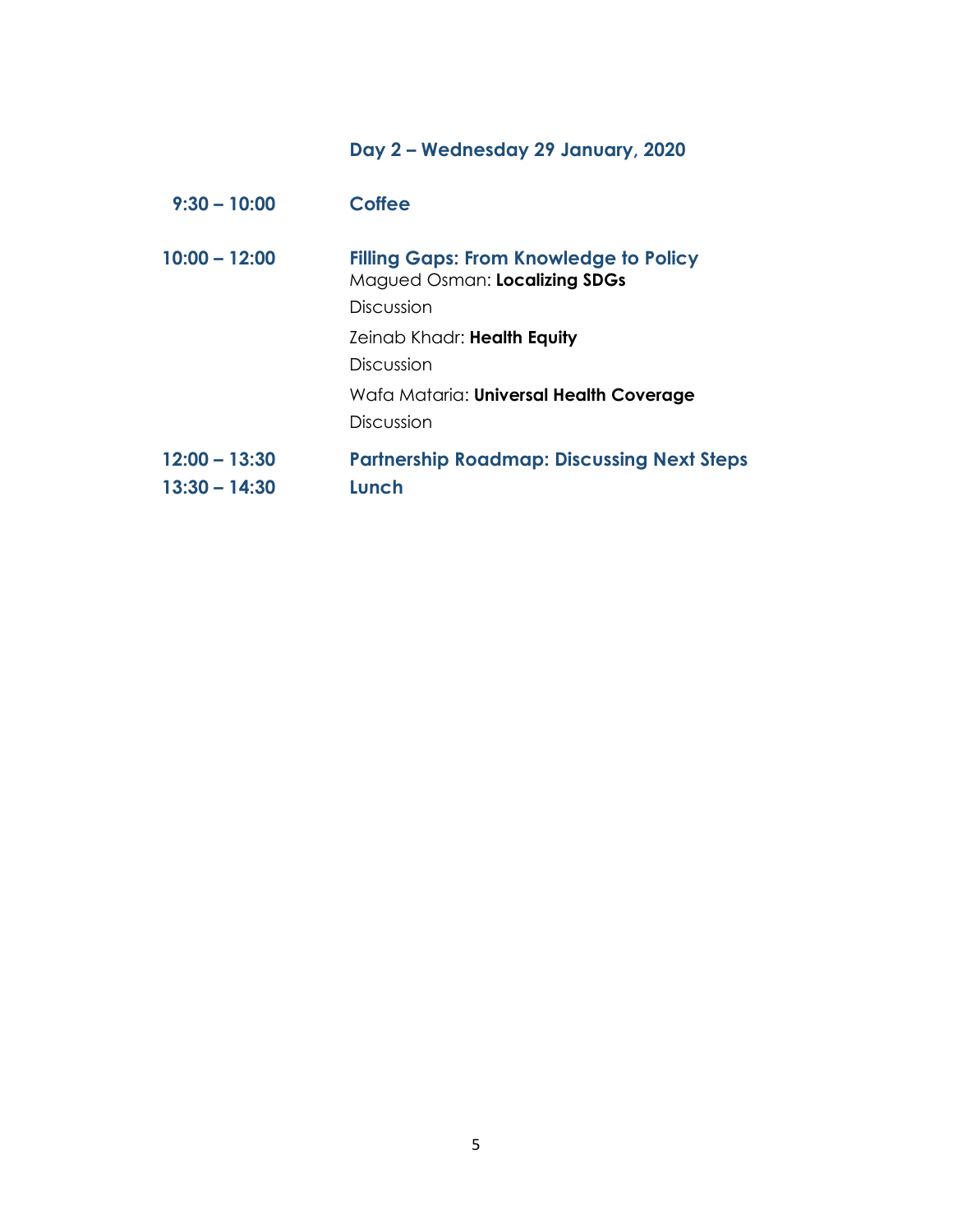## <span id="page-6-0"></span>**DAY ONE**

### <span id="page-6-1"></span>**FIRST SESSION – PARTNERSHIP IN ACTION: INTRODUCTION**

After giving the opportunity to all meeting participants to introduce themselves, their affiliations and their interest in sustainable development, Hoda Rashad introduced the EMR-SDG Learning platform as a collaboration between the Alliance for Health Policy and System Research, WHO Regional Office for the Eastern Mediterranean (EMRO), and SRC. She then explained the main purpose of the first partnership meeting and invited participants to critically review the online platform and to share their ideas on how to build a most useful learning platform.

### <span id="page-6-2"></span>**SECOND SESSION – SDGS IN PRACTICE: COUNTRY VOICES**

Delegates from the three pilot countries had the chance during this session to present their experience and share successes, challenges and lessons learnt.

#### <span id="page-6-3"></span>**Jordan**

The country presentation of Jordan consists of three parts. In the first part, Muien Fouad Abusaer, after outlining the overall country presentation and its objectives, highlighted the significance of the Jordanian geographic location and the challenges it poses. After presenting main vital indicators, he discussed the recent expansion of data sources from general family health surveys to registries, surveillance systems and specialized surveys including those on maternal mortality, cancer, kidney diseases, and hearing disability among children. He portraited a detailed picture of the multisectoral health system in Jordan, stressing the relatively high public expenditure on health. The High Health Council, headed by the minister of health and including four other ministers in addition to several relevant institutions, acts as the governing body that coordinates the health system and develops the national health policy.

Mr. Abusaer provided an outline on the most 2016-2020 health policy in Jordan and its three distinct levels: national, institutional, and sectoral, and highlighted how it was organically included withing the SDGs through sectoral and intersectoral planning. Outcomes of the policy included several legislative and regulatory interventions such as the national medical liability law, relicensing, and mandatory accreditation. The Jordanian government is currently preparing a health funding strategy and developing regulations for health technology.

As part of its SDGs implementation roadmap, health policies in Jordan have built on its success in implementing the Millennium Development Goals (MDGs). The Ministry of Planning assumes a stewardship role in the SDGs roadmap, with the mandate to develop its institutional framework and assigning implementation, monitoring, and evaluation responsibilities. This was reflected in the first national voluntary report submitted by Jordan in 2017 and the commitment to submit the second national voluntary report in 2021.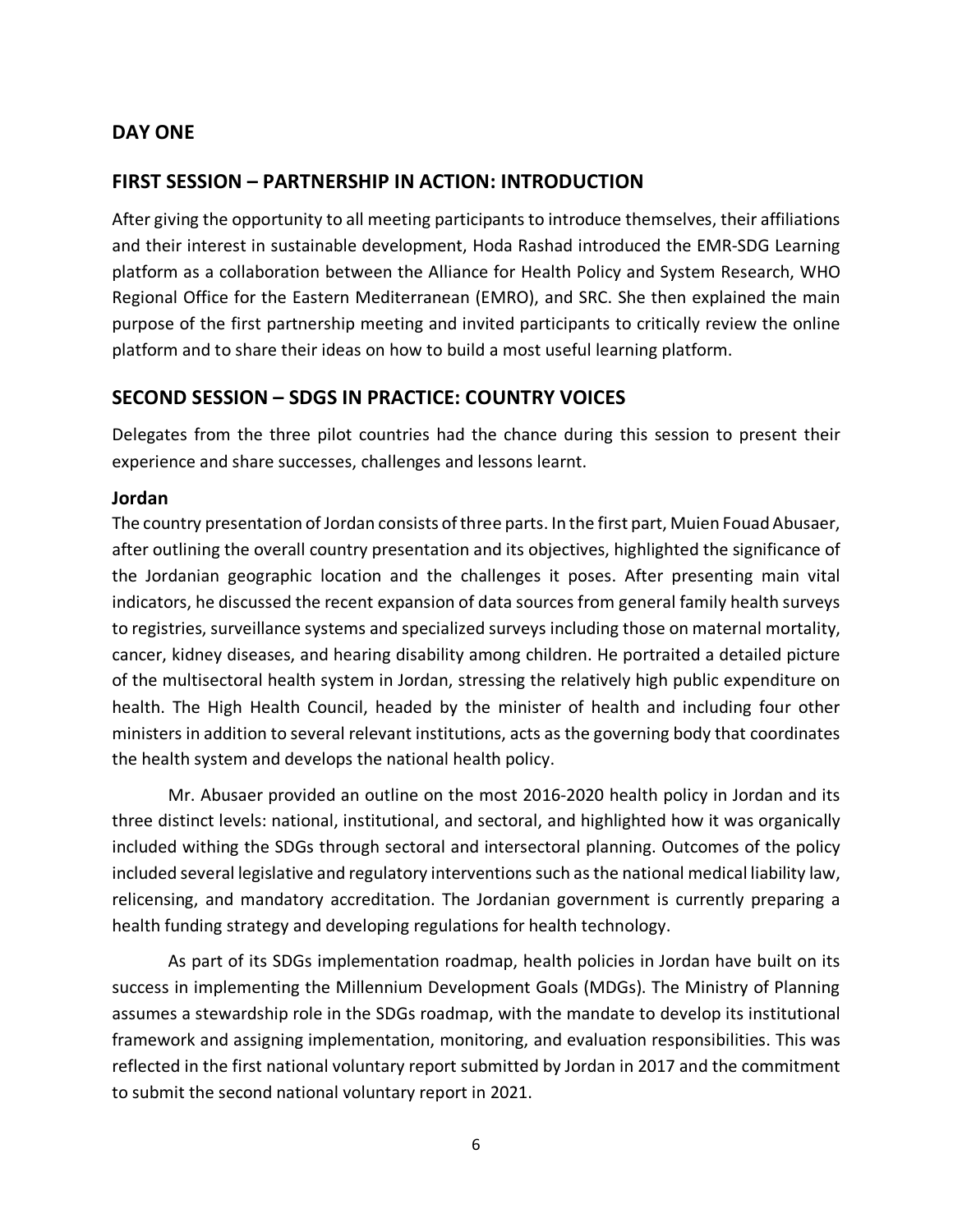When discussing the obstacles facing Jordan in achieving maximum implementation of its ambitious health goals and SDGs roadmap, the presenter put special emphasis on the Syrian crisis challenges. Since 2012, refugee waves from civil-war torn Syria has overwhelmed the Jordanian infrastructure and service provision as resident population size soared from six million in 2010 to more than ten million. Since around 90 per cent of Syrian refugees live at large within the Jordanian communities and only 10 per cent live in designated refugee camps, the overstress on the health care infrastructure is felt by the whole Jordanian society. With international assistance covering only a small fraction of the refugee health care needs, the Jordanian government has scrambled to develop effective response plans. The negative impact on the health system cannot be overstated. With health expenditure climbing due to such pressure, austerity measures have been introduced to guard against serious resource depletion. Another indirect impact of the Syrian crisis has been to delay the long-awaited demographic dividend peak from 2040 to 2060, according to the latest population projections. Uncertainties inherent in such population projection scenarios has also increased due to their dependence on the potentials for the return migration of Syrian refugees.

The second part of the presentation on Jordan, delivered by Anas Almohtaseb, focused on universal health coverage (UHC) and on health finance. He noted that Jordan's commitment to UHC was renewed with adopting the 2018 Salalah Declaration on UHC, reconfirmed during the UN General Assembly meeting in September 2019, and iterated in all relevant health policies and strategies. Services in Ministry of Health facilities are subsidized for 80 per cent of all Jordanians. Insurance coverage is extended to include free services to all children under 6 years old and senior citizens over 6 years and to cover maternity care and costly chronic disease treatments, such as Cancer, kidney dialysis, and AIDS. Out-of-pocket expenditure is relatively low and health insurance is enjoyed by the majority of Jordanian (72%) and resident population (70%). He also stressed the focus on investment in primary health care, institutional capacity building, and human resources for family health. This part of the presentation ended with a highlight of the remaining gaps, both legislative and financial. Lessons learnt from the Jordanian health system reform experience included: the centrality of political commitment, the benefits of incorporation within the sustainable development agenda, the necessity of cost management to achieve sustainability, and the positive rewards to investment in primary care and capacity building.

In the final part of Jordan's presentation, Nimeh Barawi discussed in more details the challenges for health system reforms in Jordan. She specifically highlighted the challenges to seamlessly integrating divergent institutions within a unified universal health insurance plan and to addressing noncommunicable diseases through primary health care and effective referral systems. She also discussed the need for new approaches to UHC that could use resources more efficiently, such as restricting free health care coverage of senior citizens above 60 years old to those who cannot afford to pay, progressive introduction of health insurance, and unification of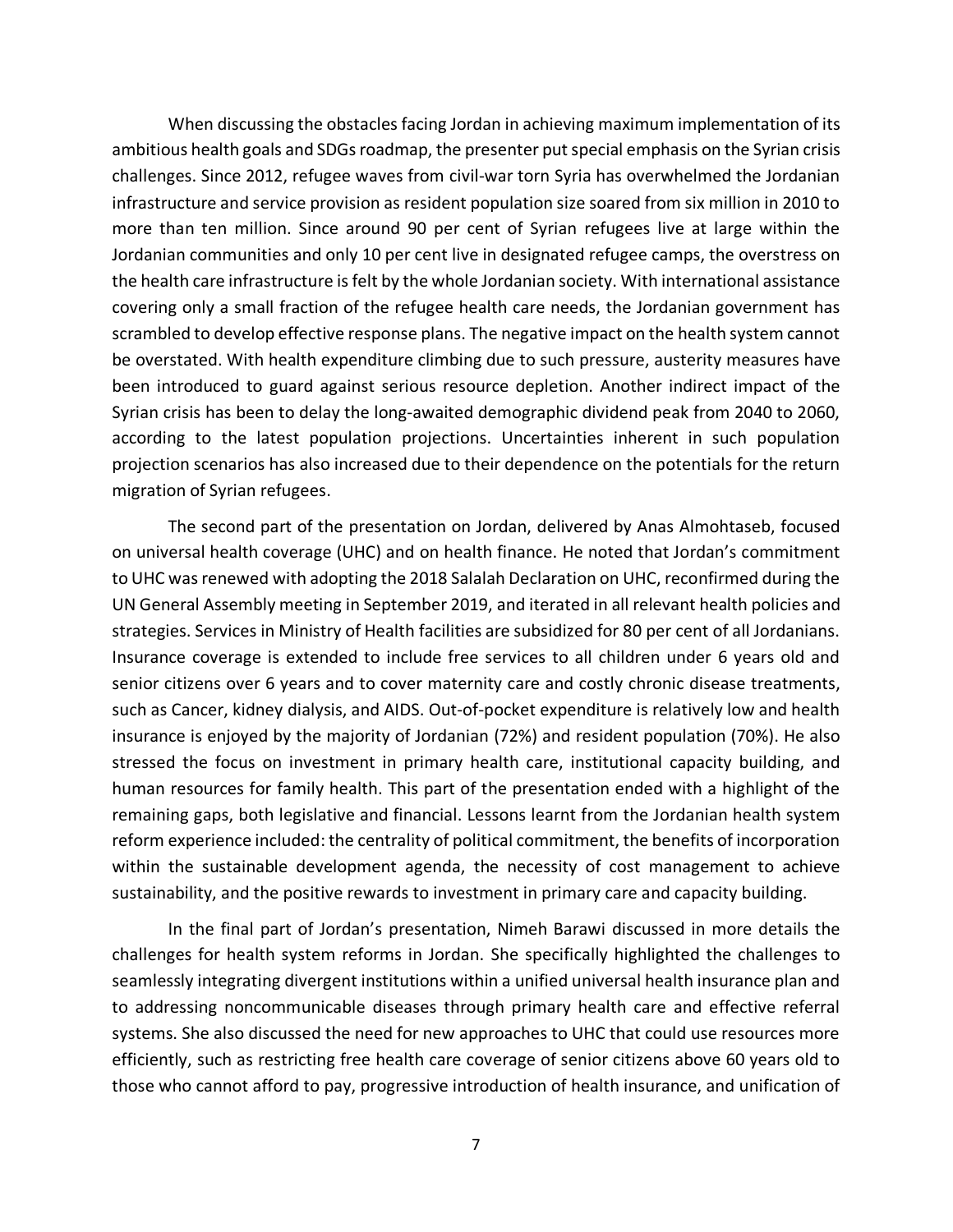individual health files to avoid resource leakage. Finally, she stressed the need to incorporate an effective system for monitoring and evaluation and noted the centrality of poverty mitigation efforts to health protection and promotion.

#### <span id="page-8-0"></span>**Morocco**

Hayate Kourbi delivered the presentation of the Moroccan delegates, which detailed the key achievements and main challenges facing Morocco in its implementation of the health-related SDGs, marching her audience through most relevant targets and indicators, with special focus on sexual and reproductive health (SRH) as an illustrative example.

A depiction of the Moroccan health system and development since 1950 shows a complex system that includes public, private, and civic sectors. In spite of the availability of medical centres that provide free care services (maternal, child and family care, care for noncommunicable diseases) and of health insurance policies covering the poor, schoolchildren, university students, and professionals, out-of-pocket expenditure still represents 50% of the total expenditure on health. Morocco recognizes UHC as the ultimate target that incorporates and presumes the achievement of all other targets. The underlying model guiding the Moroccan aspiration to achieve UHC and SDGs is that of integrative development, proactively adopting health in all policies and multisectoral approaches to health.

On the institutional and legislative level, the presenter highlighted the development of codes to regulate the inter-sectoral relationships as well as the integration of the social determinants of health in the health policy, through the Consultative Council for Health. In order to illustrate that multisectoral approach, she provided examples of ongoing partnerships between the ministry of health and other ministries, such as the ministry of youth and the ministry of family and social solidarity, in developing and implementing strategies addressing chronic diseases (diabetes, cancer) and disability. Other examples illustrated the focus on integrating other dimensions through the environment and energy sectors. The need for multisectoral approach was made especially clear in case of malnutrition which is highly related to poverty and marginalization. In this last illustrative case, the integration within the national initiative for human development was a straightforward approach. Other instances of addressing the social determinants of health included connecting tuberculosis control to housing condition interventions, addressing smoking, nutrition, physical exercises and other lifestyle factors within programmes for noncommunicable diseases.

In reviewing achievements and challenges, the presenter focused on the health information infrastructure. She highlighted as examples of positive achievements the initiation of surveillance systems, such as the suicide surveillance system included within the national mental health programme, and the partnership with the National Observatory for Human Development. She also recognized the challenges posed by the complex SDGs reporting system and the lack of data needed to compute many monitoring indicators.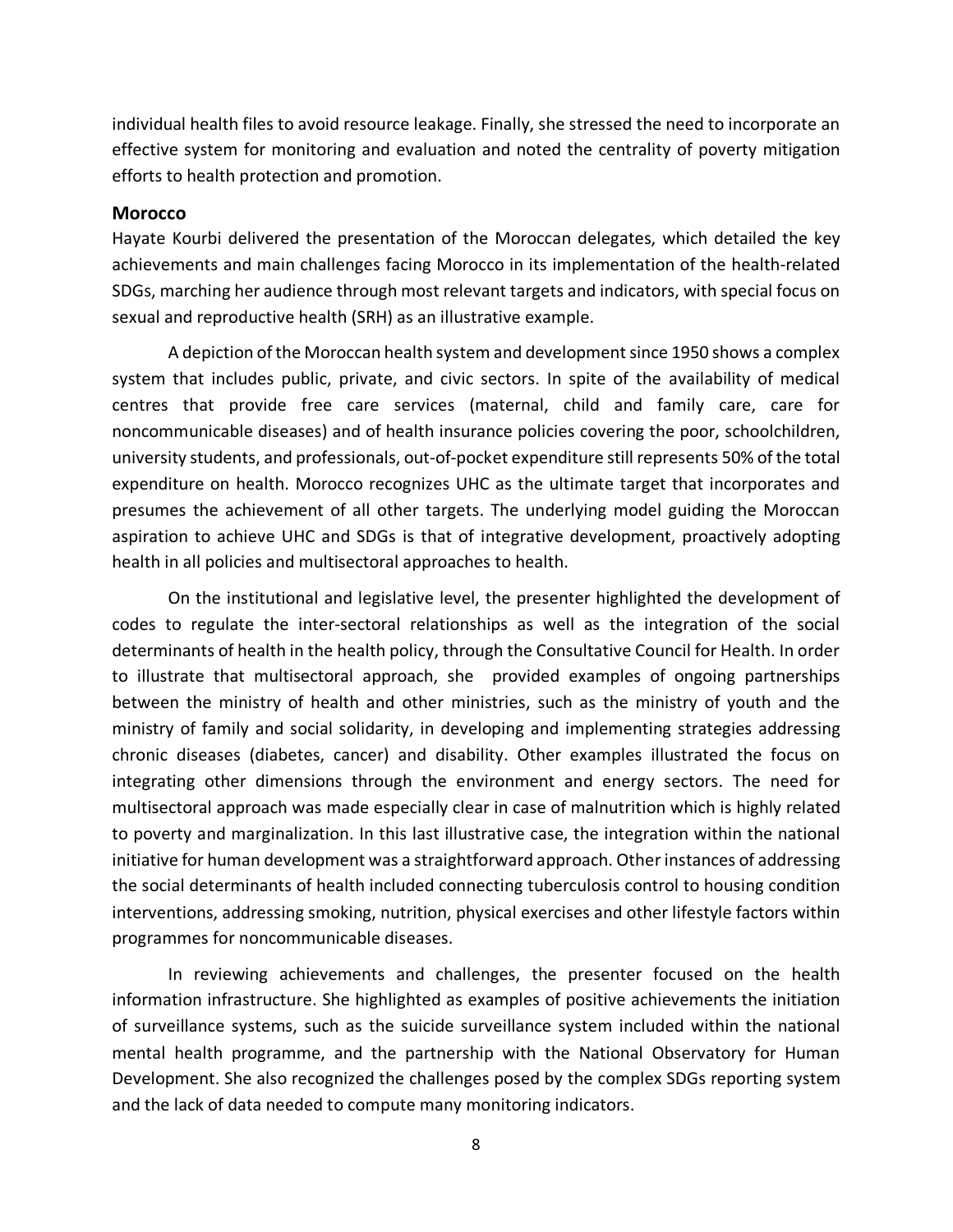Maternal mortality remains unacceptably high in Morocco. The Moroccan presentation, therefore, allocated a significant part to discuss the current approach in dealing with this persistent challenge. The backbone of the national efforts is the national sexual and reproductive health, which streamlined several past strategies to promote efficiency. Providing free medically assisted delivery services especially in remote areas was a main component targeting not only the overall level of maternal mortality but also its regional and socioeconomic differentials. Culture sensitivity was another positive attribute of the streamlined SRH programme. For example, an in-depth investigation of an intervention to include cervical cancer protection for girls aged at least 10 years old within the national immunization programme was carried out before authorizing that intervention.

In conclusion, the Moroccan presentation stressed again the need for intersectoral approaches to health. Hayate Kourbi was emphatic that adopting the SDGs framework was essential as far as the aim of reducing disparities was placed at the centre of the focus of the national health policy.

#### <span id="page-9-0"></span>**Egypt**

Members of the Egyptian delegate made four separate but complementary presentations. The first three presentations reflected the Egyptian 2030 sustainable development vision as coordinated through the ministry of planning and economic development, while the last represented the perspective of the national statistical office.

Howaida Barkat, the first presenter from Egypt, outlined Egypt's experience in articulating and revising Egypt's 2030 vision with a focus on its health-related components. The 2016 version of Egypt's sustainable development (SD) vision was developed using a multi-stakeholder collaborative approach. That first version acknowledged three dimensions for SD: social, economic, and environmental, but treated them separately. Health, according to that formulation, was restricted to the social part. A later revision of Egypt's SD vision, which started in 2018, recognized the limitation of treating the three dimensions as separate strategic components.

The new edition of Egypt's SD vision adopted more closely the SDGs framework. Eight strategic goals, incorporating 47 targets, were articulated, with health included explicitly within at least two goals and implicitly within a host of others. The presenter highlighted that decentralization, a main component of the new edition, was reflected in several places in Egypt's strategy, such as procedures for local voluntary reports and a focus on localized capacity building. She also highlighted the emphasis on indicators and providing needed data through new channels as health offices' automation. She also emphasized, as evidence of a multisectoral approach, the links between the ministry of health and other ministries such as the ministry of social solidarity and the ministry of youth.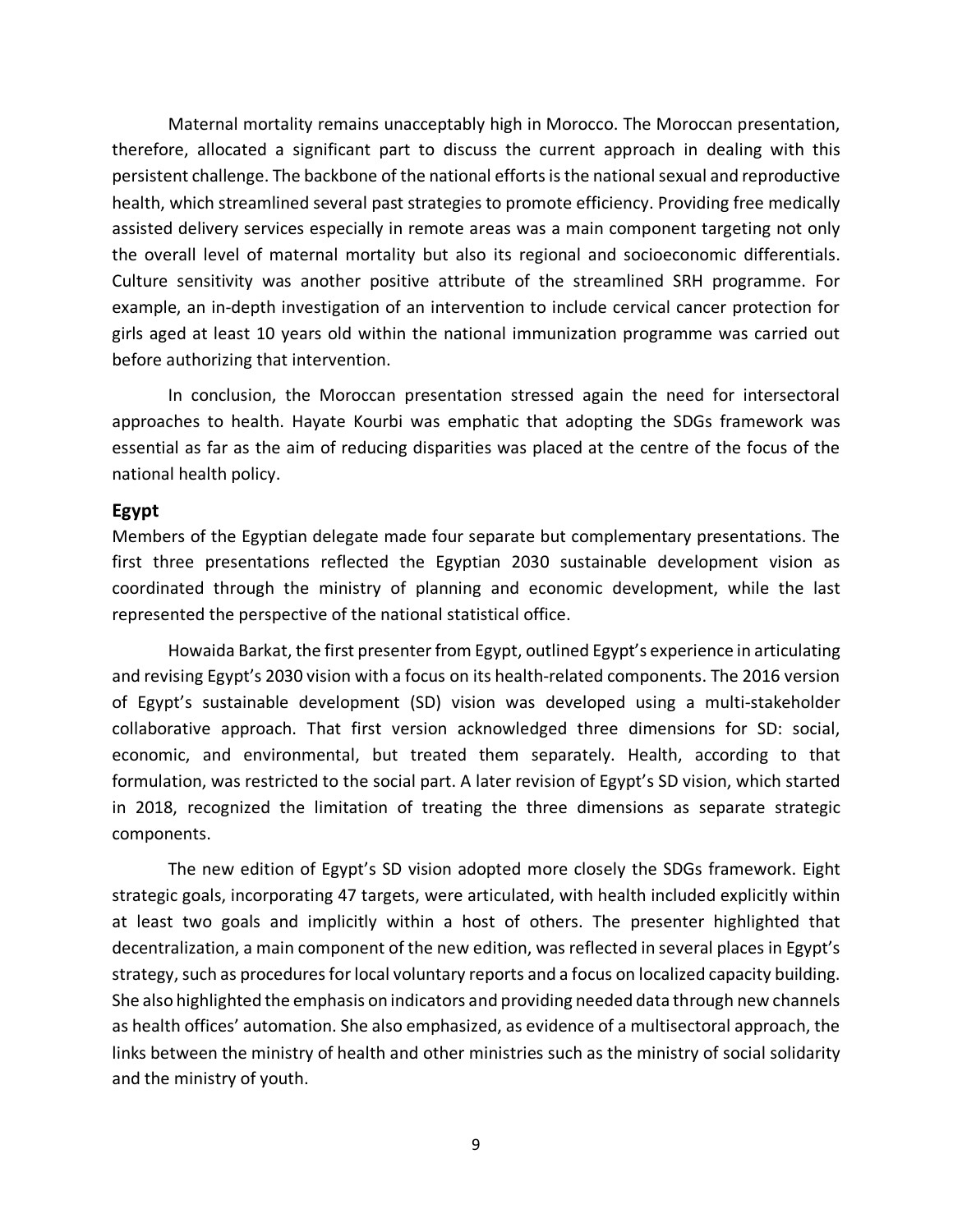The second presentation on Egypt, delivered by Ibtsam Youssef, focused on health in the SDGs agenda and on health system reforms. The presenter started by highlighting accessibility, equality and quality as three pillars of UHC. She depicted the current status of health map in the country, highlighting the emerging of noncommunicable diseases concurrent with communicable disease incidences declining in general but with increasing variability. She then discussed the main challenges facing Egypt's health care system, namely, low coverage in poor and marginalized areas, low service quality, high out-of-pocket health expenditure, and lack of qualified medical cadres.

Ismail Youssef, from the ministry of planning, then took the floor to discuss two particularly important aspects of the Egyptian health-related SD vision: health investment and the comprehensive health insurance initiative. He noted that 37% of health investment comes from the private sector and stressed the integration between health care providers from different sectors, giving as an example how the ministry of health hospitals participated as teaching hospitals for new universities. Youssef then turned into discussing the investment in several health initiatives, including critical and urgent case management, and providing safety nets for vulnerable families in addition to other specialized initiatives. Regarding the comprehensive health insurance initiative, which represented the highest share of health investment, the presenter stressed the focus on universal coverage, Interdependence, quality assurance, health care development, governance, and on promoting wider participation in monitoring and evaluation.

The last presenter from Egypt's delegates, Nevine Awad, took the opportunity to announce that the second report on SDGs' indicators monitoring was issued in 2019 by the Central Agency for Public Mobilisation and Statistics. She explained that the report, adopting the latest available global methodologies, was just one example of several initiatives by the statistical authority in Egypt to provide the needed information to guide the implementation of the SD agenda. The sustainable development indicator unit, headed by Awad, is coordinating CAPMAS efforts in this regard.

#### **General Discussion**

At the end of the long and detailed presentations from the three participating countries, the audience had the opportunity to provide feedback and further insights, as well as to ask for few clarifications from the presenters. The following three major interventions were made.

Hoda Rashad started by commending the practice of having multisectoral partnerships within countries. She also took the opportunity to discuss the centrality of health in the sustainable development system, highlighting the still prevalent error of equating health with the absence of disease rather than with a good quality of life, noting that the latter, and correct, view of health implied that health could be an overall indicator of the success of development efforts.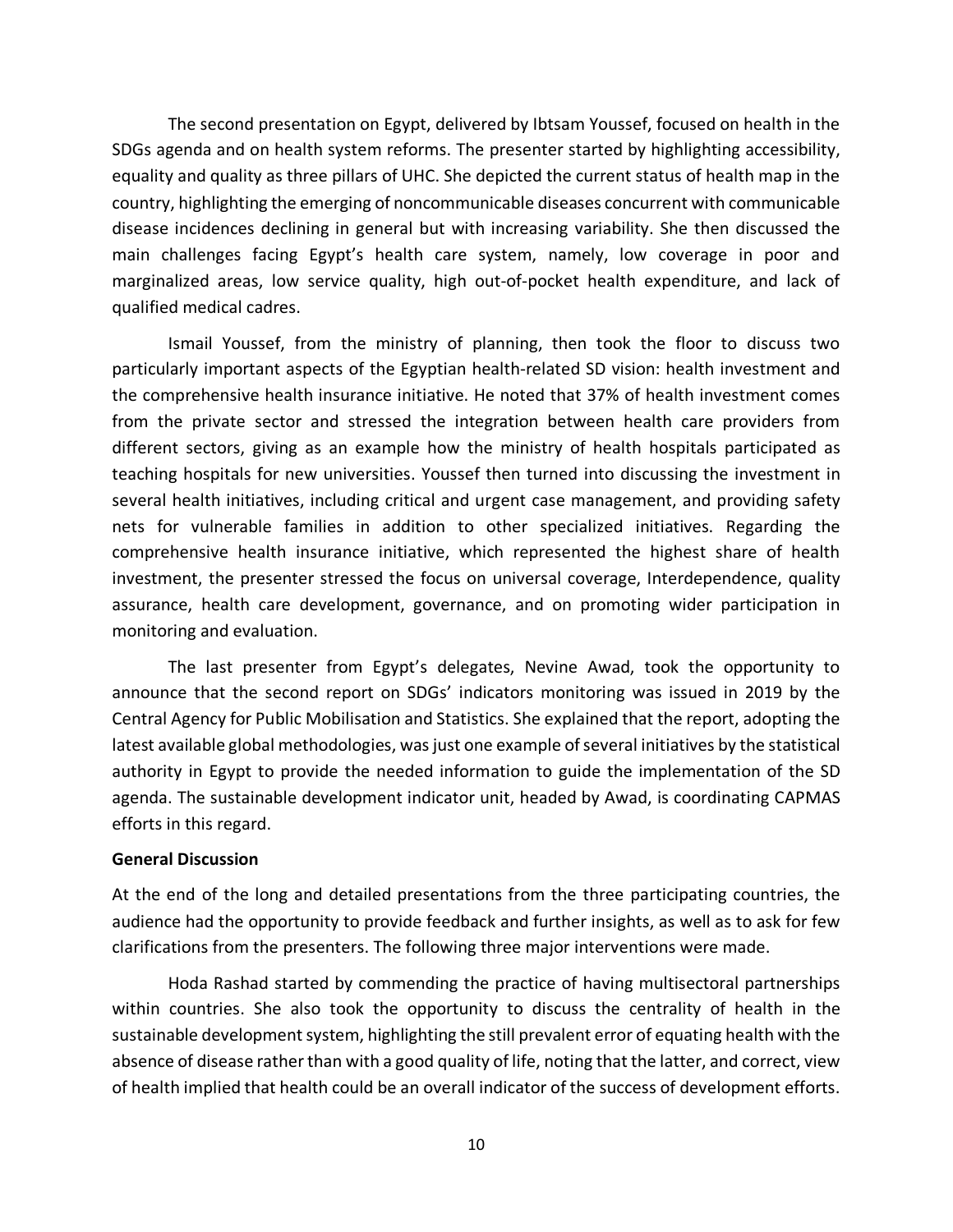This view raised legitimate concerns about what was really meant by 'health-related' goals and indicators. Particularly, there was the need to go beyond the focus on health care provision to address issues related to the social determinants of health and health inequity. She raised the question of how to include these dimensions in health strategies, stressing the need to treat inequity as social-based variations in individuals' abilities to enjoy a good quality of life rather than variations in the burden of morbidity. As such, health equity could act a crucial measure of good governance, not just in the health system but in all policies.

Rashad then discussed several of the observations made by the presenters, emphasizing some of the lessons that can be learnt. For example, she noted how the presentation from Morocco, which connected indicators to policies, showed how sustainable development should be about directing policies not just monitoring indicators. She also emphasized the advantage of adopting a regional lens, giving as examples of national and regional priorities that did not fall neatly within the global SDG agenda the issues related to the Syrian refugees in Jordan and the sub-Saharan African immigrants in Morocco.

Magued Osman expressed his optimism that the regional platform for health-related SDGs could play an important role and not get lost amid a crowded field of platforms and portals focusing on SDGs. In order to achieve its potential, he advised the necessity of becoming producers, not just consumers, of knowledge. This requires a focus on the regional specificity highlighted by the three country presentations. As examples, he briefly addressed some of the issues especially relevant to the region. He noted that migration, including transitory migration, had unique features in Jordan and Morocco. The stage of the demographic transition in the region, including population aging, and its health impacts, was another issue that should receive special attention in the region.

Najib Guedira stressed the importance of embracing the radical changes introduced by the digital revolution, with a political will well-attuned to people's needs and invoking public trust. In response to the point raised by Hoda Rashad regarding the focus on morbidity, he noted that globally all health systems were focusing on disease, but the problem in the Arab region was ignoring the importance of health protection and disease prevention. He agreed with Rashad and Magued Osman about the need to focus on the common challenges in the region. These included: social justice, geographical as well as social variabilities, gaps in qualified cadres mainly due to the brain drain, health financing, and governance. In relation to governance, he noted that decentralization in the region was usually practiced through decentralization of management but with remained centralization of decision-making.

In conclusion, there was an agreement that great efforts were ongoing but there was still much to be done to respond to peoples' aspirations. There had been also an expressed recognition that the regional platform had the potential to promote knowledge sharing.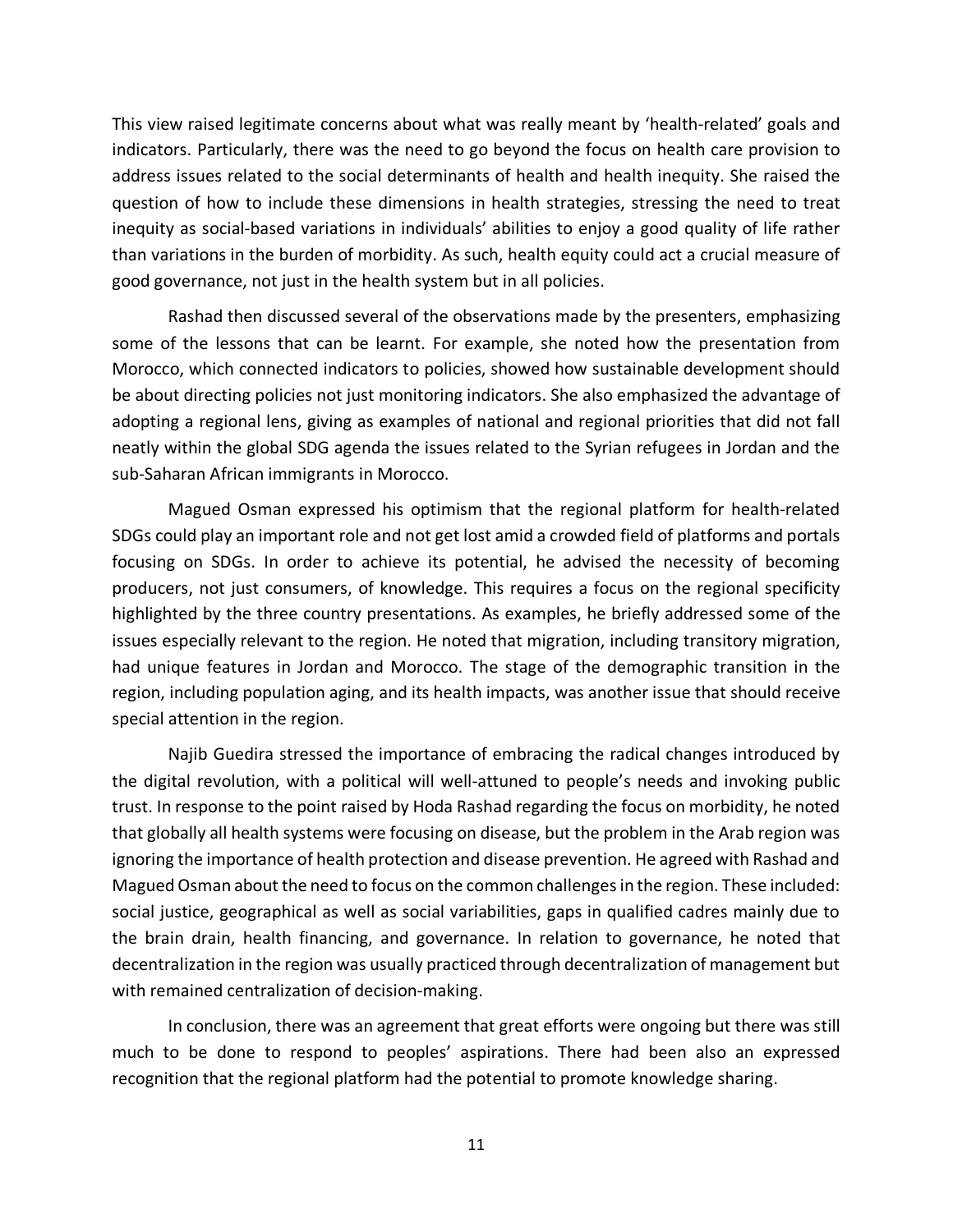### <span id="page-12-0"></span>**THIRD SESSION – THE LEARNING PLATFORM – LAUNCHING AND FEEDBACK**

The last session of the first day was allocated to launching the new website: emrsdgslearn.net, a virtual meeting place and knowledge repertoire for regional stakeholders and those interested in health-related SDGs.

Laila El-Zeini, representing SRC team, introduced the website and its main features and components. She emphasized the fact that the website was still under construction and that suggestions and ideas for improvement were most welcomed, as the discussion of that important virtual hub was one of the main objectives of the first partnership meeting.

Two main features of the learning platform were especially highlighted: resources and networking. As a learning platform, the website aspired to be a one-place shop to promote and facilitate the accessibility of knowledge products and knowledge-generating tools. In addition to continually updated reports and policy documents, the platform provide links to training opportunities, data repertoires, and relevant manuals and handbooks. Resources related to a select list of topics are especially highlighted and made accessible using cross-referencing. The list of topics currently includes universal health coverage, social determinants of health, emergencies and conflicts, reproductive and sexual health, and gender and inequity. In addition to acting as a hub for accessing knowledge and linking to resources, the website, along with the accompanied social media accounts, works at facilitating networking and the sharing of knowledge and experience. This crucial function of the platform is promoted using a prominent 'Get Involved' function in addition to 'Community' and 'Ask Us' tabs. Select products from the networking activities are expected to feed into the resources through the 'Publications' tab as well as a regularly-published newsletter.

After the presentation of the virtual platform, meeting participants were given the chance to provide their initial thoughts about its proposed structure. Several participants provided welcomed critique and recommendations for improvement.

Magued Osman recommended an enhancement of the focus on new tools. He advised to avoid a patronizing voice through using language such as 'ask us', and to offer an Arabic version of the platform.

Anas Almohtaseb, Nihou Abdelaziz, and Hayate Koubri stressed the need to spell out the target users and the specific objectives of the platform. They encouraged continual efforts to achieve maximum interest and to solicit fruitful contributions.

Mohamed Tarawneh and Najib Guedira recommended extending the networking efforts through partnerships with national, regional, and international organizations and with the civil society and the private sector.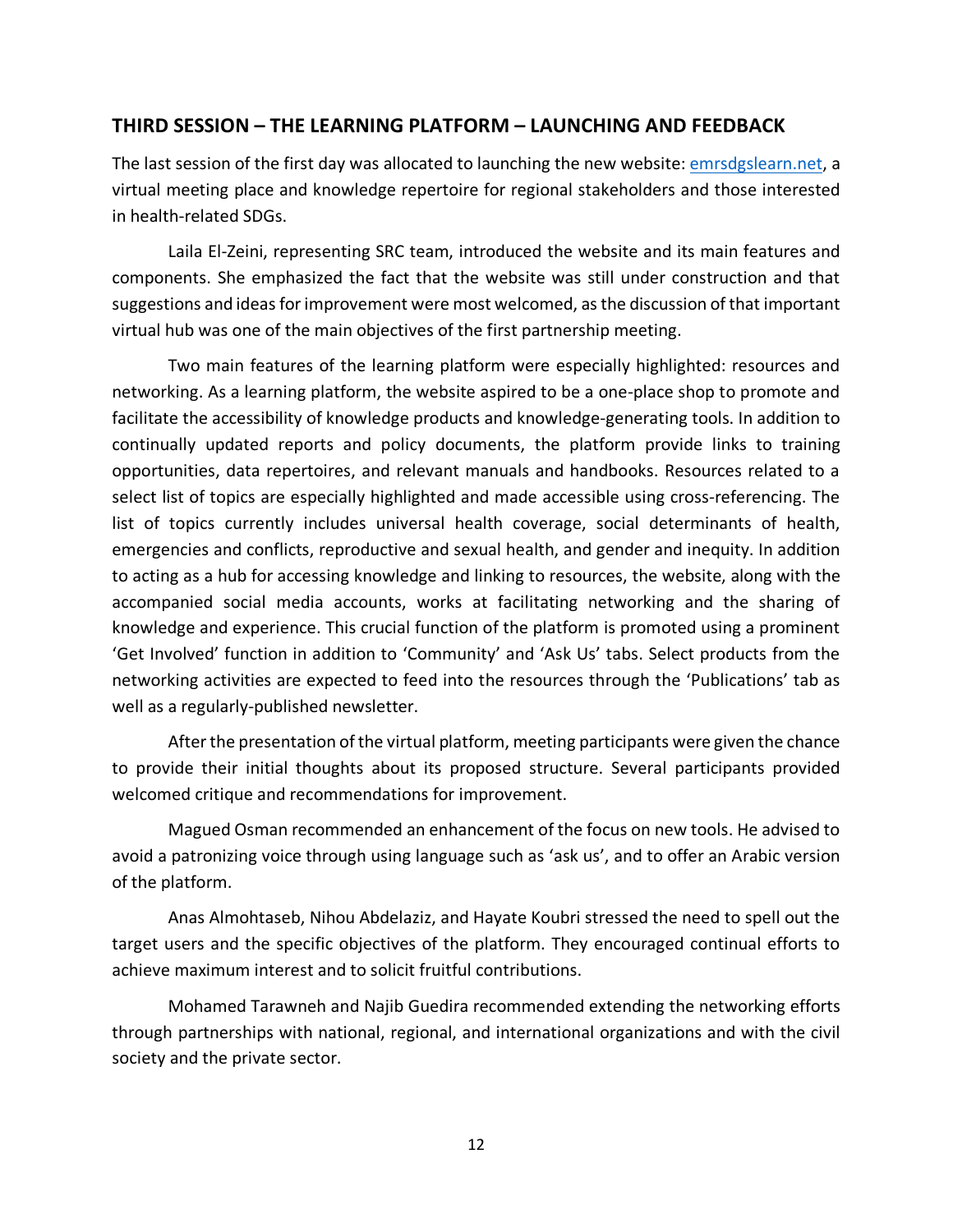Wrapping up, Hoda Rashad stressed the common ownership of the platform by all partners and that SRC was mainly an implementer acting in a supportive role. She asked participants to take their time reviewing the virtual platform and sharing ideas and suggestions for improvement, with special attention to the regional specificity.

## <span id="page-13-0"></span>**DAY TWO**

## <span id="page-13-1"></span>**FOURTH SESSION – FILLING GAPS: FROM KNOWLEDGE TO POLICY**

This session included presentations of analytical pieces from three experts. These pieces were introduced as examples of knowledge products originating from the region that could benefit policy developers and implementers in the region in achieving health-related SDGs.

Magued Osman introduced a technique that can be used for developing SDGs targets at the local level, with an illustration from Egypt. Zeinab Khadr illustrated a novel methodology for monitoring health equity using data from Jordan. Wafaa Mataria presented a general framework for universal health coverage. These contributions are to be further developed in longer policy papers to be published by the learning platform. Following are short synopses of the three presentations and the discussions that followed.

#### <span id="page-13-2"></span>**Localizing the SDGs – An Example from Egypt**

After an introduction about the move from the MDGs to SDGs and the major importance allocated in the latter to equality and leaving no one behind, Magued Osman explained why it is important to localize the setting of targets as well as the implementation efforts of SDGs. Moving from why to how, he introduced a proposed methodology to set quantitative targets for SDG indicators at the local level. He illustrated the methodology using data from Egypt on the governorate level about poverty eradication and contraceptive prevalence rate. After discussing the details of the new methodology, he briefly discussed some of the challenges facing the localization of SDGs.

The presentation received a positive feedback from the audience along with requests to share the details of the methodology on the learning platform. There were, however, some concerns about the availability and reliability of data on the local level and about the feasibility of decentralization of planning and decision making.

### <span id="page-13-3"></span>**From Health to Health Equity – the Case of Jordan**

In her presentation, Zeinab Khadr introduced a novel multilevel methodology adopting a social determinant of health inequity (SDHI) framing. The methodology was applied to 85 health indicators in Jordan, classified into five broad groups: child health and wellbeing, NCDs and adult health, reproductive health, health system performance, health system capacity, and health insurance coverage. She clarified how the SDHI framing emphasized the unfairness of upstream determinants of health and showed how the adoption of a multilevel methodology implied that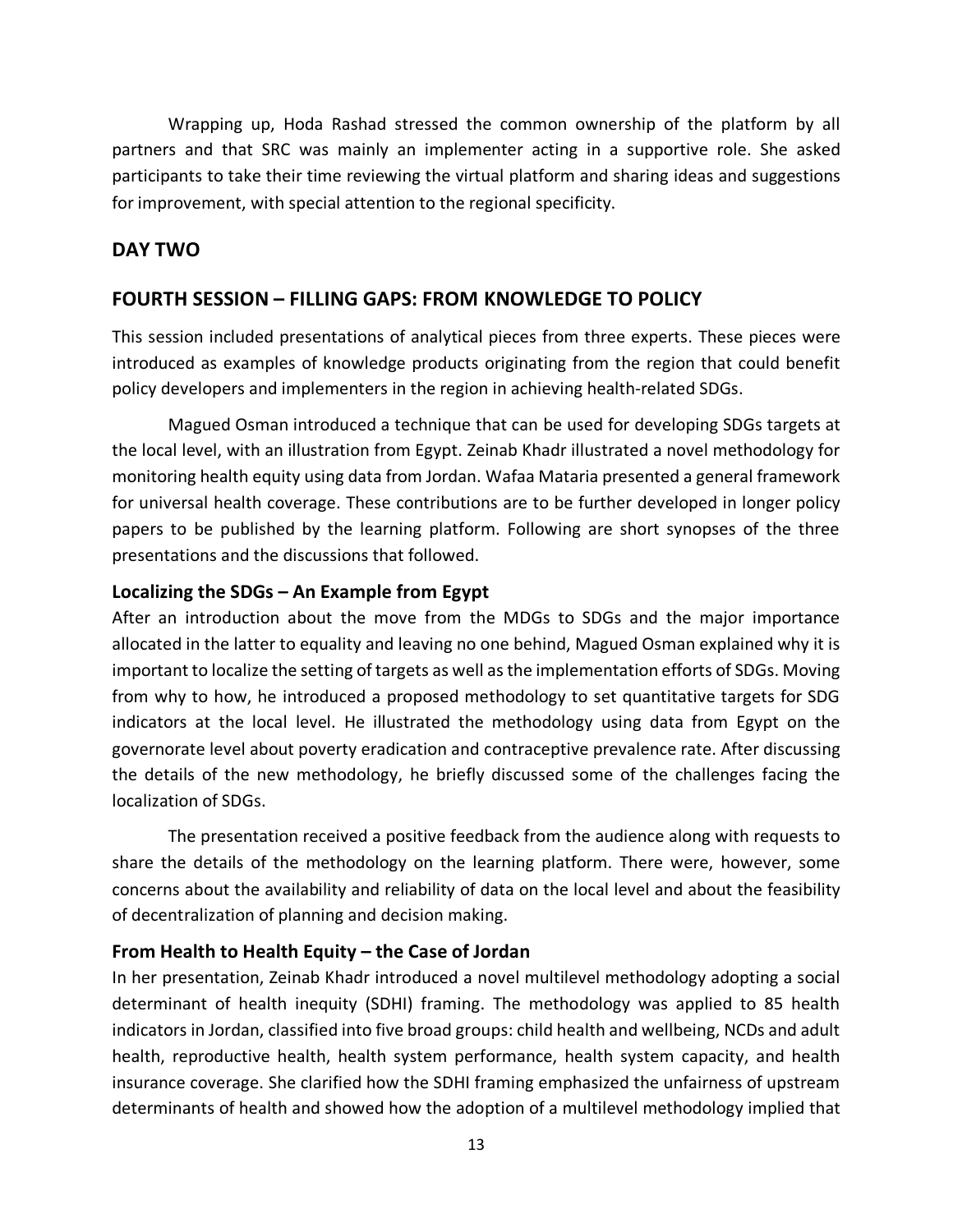the unfairness of access to health resources intersected across macro political and economic structures and policies and social arrangements as these forces operated at community and social grouping levels. After explaining the methodology, she presented the main findings from the application to Jordanian data and discussed the implications of these findings.

The audience feedback was emphatic about the need to share the methodology on the learning platform. There was also some discussion about the policy analyses required to provide valid interpretations of the study findings.

### <span id="page-14-0"></span>**Universal Health Coverage – Introduction and Framework**

Wafaa Mataria gave an overview of UHS, explaining what it meant, and its three dimensions: population coverage, health services coverage, and financial coverage. She then summarized the global consensus on how to achieve UHC and how to monitor the progress towards that achievement, with a special focus on UHC service coverage index. She followed that overview with a detailed discussion of the challenges commonly faced in achieving UHC. She ended the presentation with providing available information of UHC status in the region and offering some recommendations differentiated according to national contexts.

The presentation was followed by an extended discussion among the audience that highlighted both the centrality of UHC and the challenges facing its realization. The remarks made during this discussion include: what proper financial policies could be used to address the high out-of-pocket health expenditure; how to set priorities, for example in determining the essential health care basket; the need to transcend crude indicators of level of coverage to equity-relevant indicators revealing who and what was covered and also to measures of impact; why it might be better to measure health expenditure per capita not as a fraction from GDP. The need to recognize that health went far beyond the health system was a common observation.

# <span id="page-14-1"></span>**FIFTH SESSION – PARTNERSHIP ROADMAP: DISCUSSING NEXT STEPS**

The second and last day of the partnership meeting ended with an open discussion about future directions. The participants agreed on the following concrete next steps:

- Partners will take the time to try and test the virtual platform and then share feedback and recommendations.
- SRC team will work to improve the functionality of the platform and increase its utility.
- Partners will actively contribute to the newsletter and will receive it ahead of its wide dissemination.
- Experts will finalize the analytical pieces and share them with partners and on the platform.
- Partners will target the network expansion through directing different stakeholders to the platform and advocating its potential role as a regional learning and networking hub.